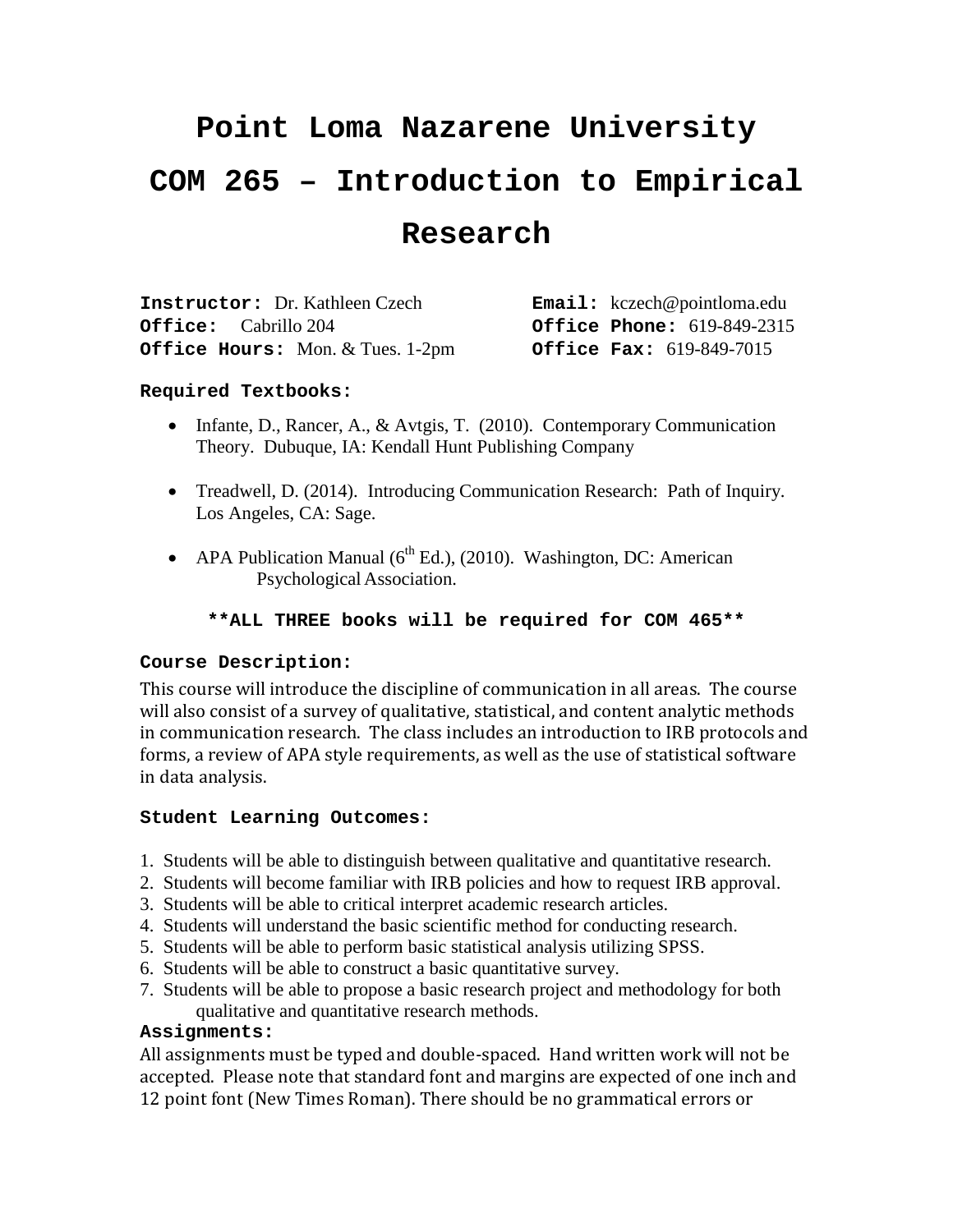misspelled words in your assignments. Always proofread your assignments and have someone else proof them too. All assignments are due are the day specified and on time. An assignment is late within 5 minutes of the beginning of the class period it is due on! This means that turning in an assignment 6 minutes after class has started will result in an automatic lowering of one full grade level. Late assignments will be accepted with penalties. Late assignments are penalized a grade level for each day they are late starting after the first 5 minutes of class on the day they are due. This means planning on your part. Make sure your printers are working and plan far enough in advance to handle printer or computer lab hours.

## **Course Assignments:**

- 1. **Theory Summary (50 pts)** Each student will pick a general communication area and summarize the major theories presented in the textbook chapter.
- 2. **Theory in a Nut Shell Presentation (75 pts)** Students will present on a specific communication theory to the class.
- 3. **Survey Construction & SPSS (25pts)**  All students will construct a usable survey for a quantitative research design. The survey should include multiple variables.
- 4. **Research Proposal (100pts)** This is the major assignment of the course. This will be a full proposal through the first three stages of the scientific method. More information will be provided in specific handouts.
- 5. **Content Analysis (50pts)** All students will conduct a content analysis from a portion of interviews/excerpts of research. Multiple themes and conclusions should be identified.
- 6. **Poster Session Evaluation (25pts)** All students in the course will be required to attend the COM 465 upper division research methods class to evaluate their research projects.
- 7. **Three Exams (150pts) –** There will be three exams over the course material. Exams will be objective in nature.

|                       | Points Possible   | Your Points |
|-----------------------|-------------------|-------------|
| <b>Theory Summary</b> | 50 <sub>pts</sub> |             |

#### **Grades: Assignments**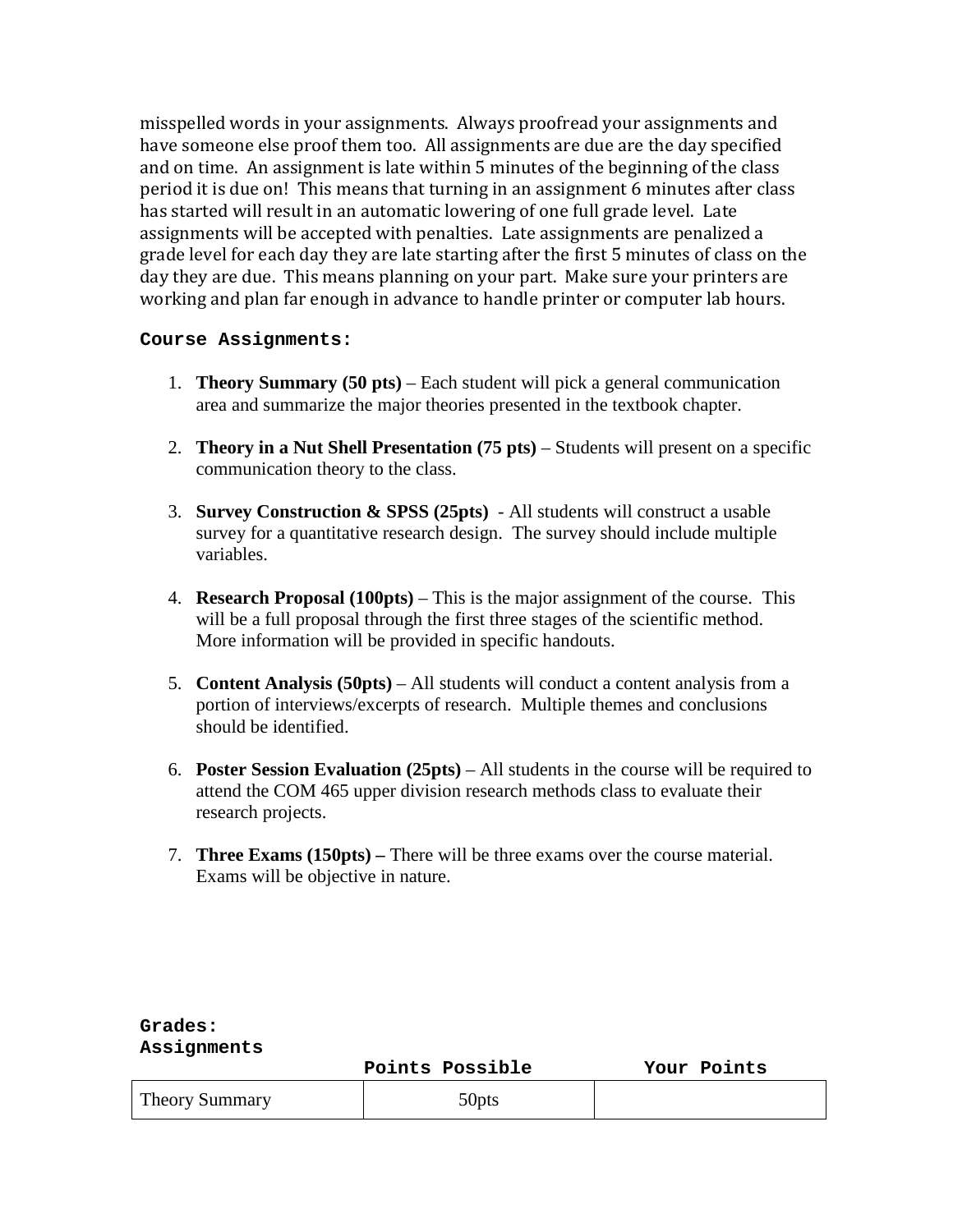| Theory in a Nut Shell                | 75 <sub>pts</sub>  |  |
|--------------------------------------|--------------------|--|
| <b>Survey Construction</b><br>& SPSS | 30 <sub>pts</sub>  |  |
| <b>Research Proposal</b>             | 100pts             |  |
| <b>Content Analysis</b>              | 50pts              |  |
| <b>Poster Evaluation</b>             | 20pts              |  |
| <b>Poster Evaluation</b>             | 25pts              |  |
| Exams                                | 150 <sub>pts</sub> |  |

TOTAL Points 500 pts

| Grading Scale: |  |
|----------------|--|
|                |  |

| Grade | Percent | <b>Points</b> | Grade | Percent  | <b>Points</b> |
|-------|---------|---------------|-------|----------|---------------|
| A     | 93-100  | 463-500       |       | 73-76    | 363-382       |
| A-    | 90-92   | 448-462       | $C -$ | 70-72    | 348-362       |
| $B+$  | 87-89   | 433-447       | D+    | 67-69    | 333-347       |
| B     | 83-86   | 413-432       | D     | 63-66    | 313-332       |
| $B -$ | 80-82   | 398-412       | D-    | 60-62    | 298-312       |
| $C+$  | 77-79   | 383-397       | F     | $0 - 59$ | $0 - 297$     |

- "A's"……..are awarded for work that is highly exceptional and goes beyond all minimal requirements.
- "B's"……..are awarded for work that is above average and goes beyond minimal requirements.
- "C's"……..are awarded for work that meets basic standards and requirements.
- "D's"……..are awarded for below average work that usually lacks minimal requirements.
- "F's"……..are awarded for work that clearly does not meet minimal standards, or is not completed.

# **Grade Concerns:**

If you feel that you were unjustly evaluated on any assignment, please talk with me within 2 weeks after the assignment has been returned. An appeal is welcome by scheduling an appointment or coming to my office hours. DO NOT approach me immediately after a class! Please come with a well reasoned and written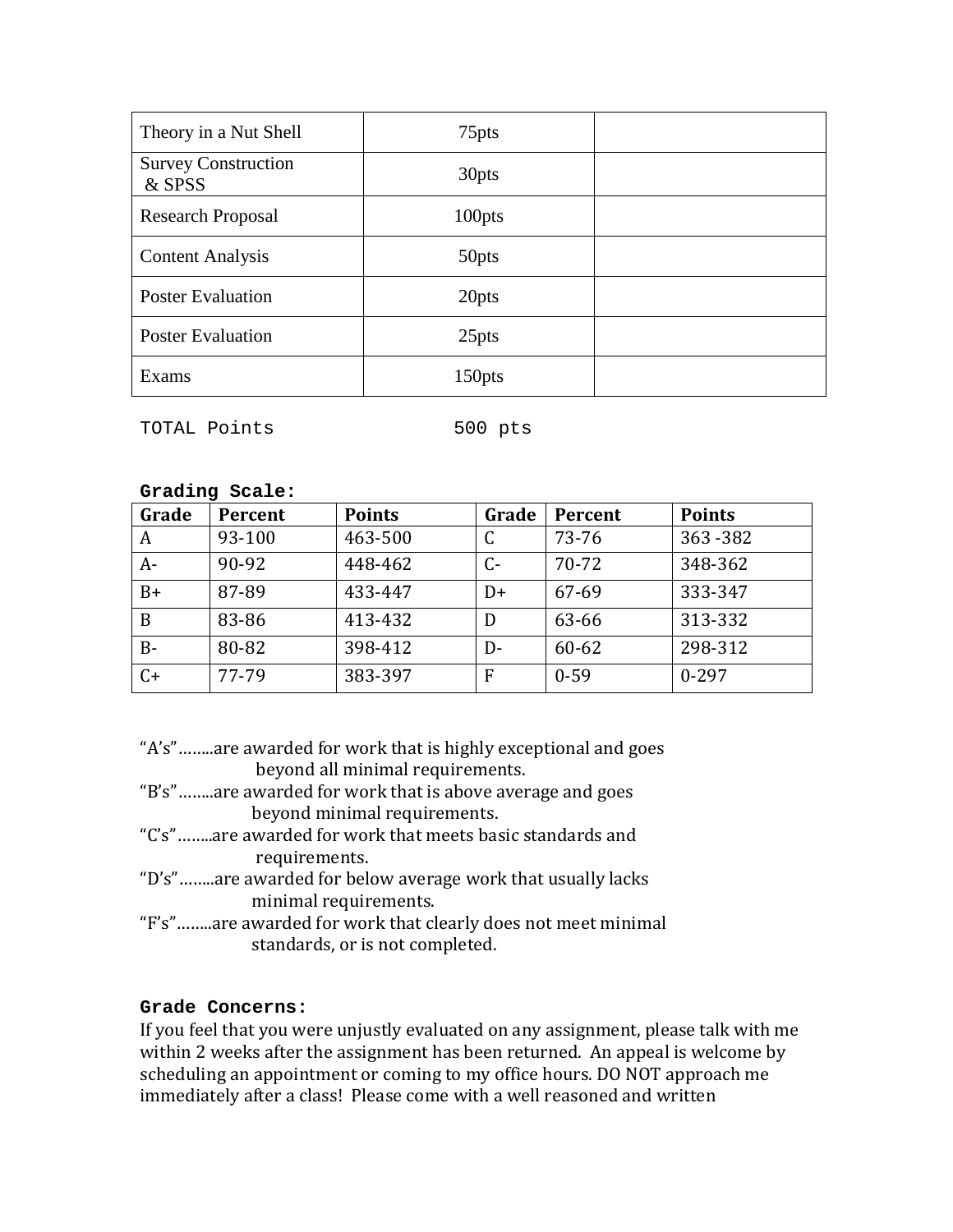explanation of why the grade should be changed, and I will be happy to discuss it with you. Asking for an appeal and defending your case does not secure, nor imply a change of grade. If at any point during the course you are concerned with your overall class grade or other issues in the course, please feel free to make an appointment or stop by my office. I want to help you learn and succeed in this course.

## **Academic Dishonesty:**

Academic dishonesty is the act of presenting information, ideas, and/or concepts, as one's own when in reality they are the results of another person's creativity and effort. Therefore, cheating and/or plagiarism of any kind will not be tolerated. Academic dishonesty will result in a failing grade for the course.

# **Attendance:**

This course is a course in communication and research. In order to do both you must be present in class regularly. Therefore attendance will be taken. You will be allowed 2 excused/unexcused absences. On the third absence your final grade will be lowered a half step. For each subsequent absence another half step lowering of your final grade will occur. Classes will consist of material that will not be covered by the text and in class activities or quizzes that cannot be made up if you choose to miss class.

In the tragic event that you do miss class please get notes from someone in the class. **Do NOT ask me for notes.** You will be expected to get notes, handouts, and assignments from someone in class. Please do not ask me for my lecture notes!! You are responsible for missed material and should try to make a friend or two in this class that you can count on. In addition I do not post lecture material or power point presentations on Canvas.

You attendance in class means that you are fully "attending " to class. Please do not engage in disruptive discussions, sleeping, or doing other homework. Please plan your schedule based on the daily syllabus and I will do my best to honor the schedule in the syllabus.

# **Make-ups & Extra Credit:**

All assignments are due on the date specified in the syllabus, within 5 minutes of the beginning of the class period. I am not responsible for turning in your assignments on time – YOU ARE! Please be responsible and figure out how you will get the assignment done and turned into me. In the event of an unexpected and unavoidable scheduling conflict, it is your responsibility to make prior arrangements (well in advance) with me to resolve problem. Excuses after the assignment dates are unacceptable with the exception of extreme circumstances. Extra credit is not available, so please do well on the assignments in the course.

## **Classroom Demeanor:**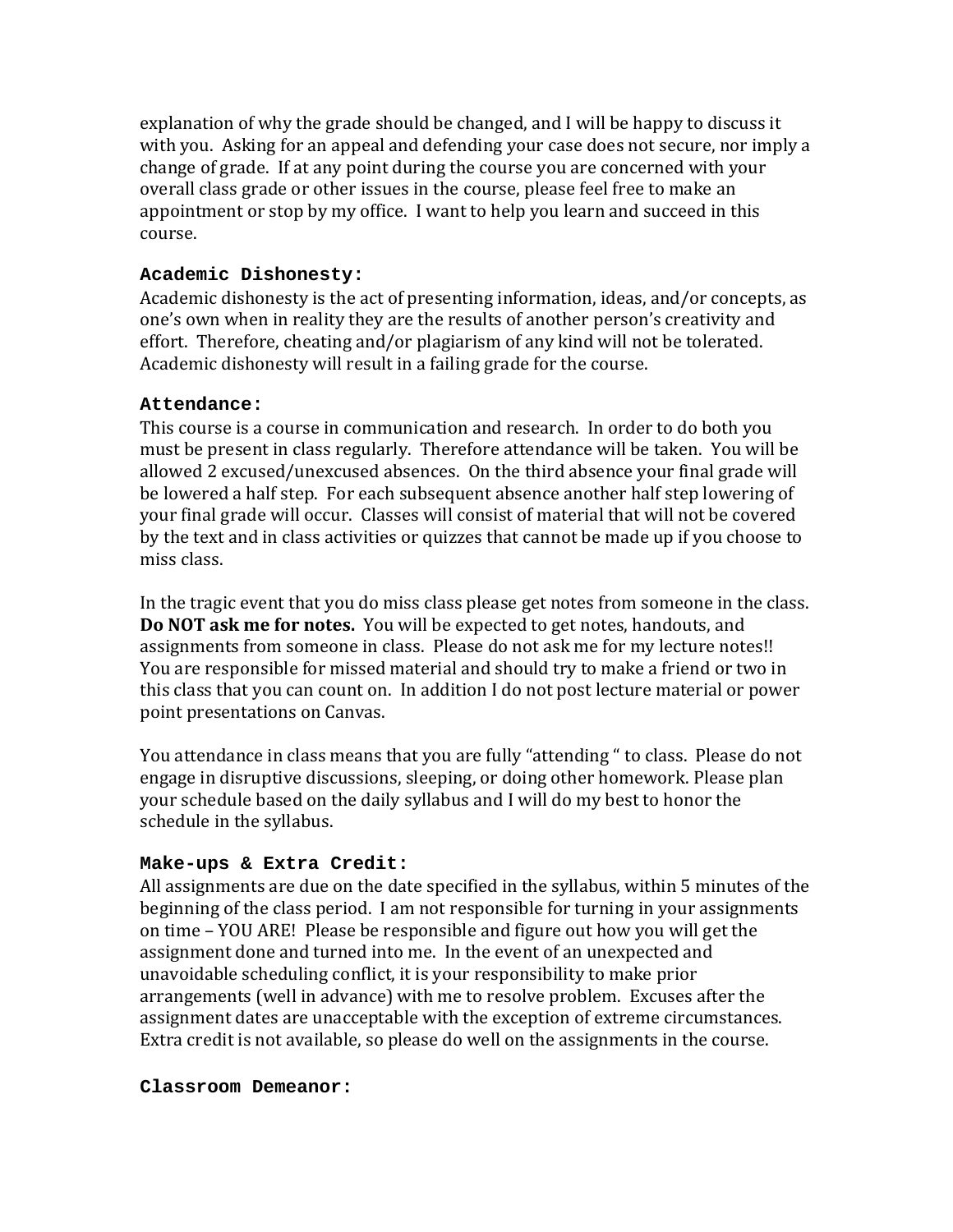While I enjoy a relaxed classroom atmosphere, with lots of discussion and jokes, disrespect will not be tolerated. Please respect both your peers and instructor!! This simply means that you need to pay attention and participate in class. Challenging ideas in class is welcome, but personal attacks are not! While the course will encounter lots of opinions and views, it is everyone's responsibility to keep an open mind, and avoid character attacks, stereotypes, and racist or sexist language.

# **Technology:**

The use of electronic devices during class is **NOT** permitted. This includes cell phones, i-pods, and laptops! This means you should bring something else to take notes on! Students are not permitted to listen to music while taking a test or to use their cell phones during tests. Continued use of technological devices during class will result in a lack of respect for the student.

# **Academic Accommodations:**

All students are expected to meet the minimum standards for this course as set by the instructor. Students with learning disabilities who may need accommodations should first discuss options and services available to them in the Academic Support Center (ASC) during the first two weeks of the semester. The ASC, in turn will contact professors with official notification and suggested classroom accommodations, as required by federal law. Approved documentation must be provided by the student and placed on file in the ASC prior to the beginning of the semester.

| Daily Syllabus |  |  |  |
|----------------|--|--|--|
|                |  |  |  |

| Date         | Topic/Activity                  | Readings          |
|--------------|---------------------------------|-------------------|
| R Sept. 4    | Introduction to Research        |                   |
| T Sept. 9    | Approaches to Communication     | Chp. 3 (IRA)      |
| $R$ Sept. 11 | <b>Communication Paradigms</b>  | Chp. 4 (IRA)      |
| $T$ Sept. 16 | <b>Communication as Science</b> | Chp. 2 (IRA)      |
| R Sept. 18   | Overview of Theories            | Chp. $6-12$ (IRA) |

**Daily Syllabus**

| Date | Topic/Activity | Readings |
|------|----------------|----------|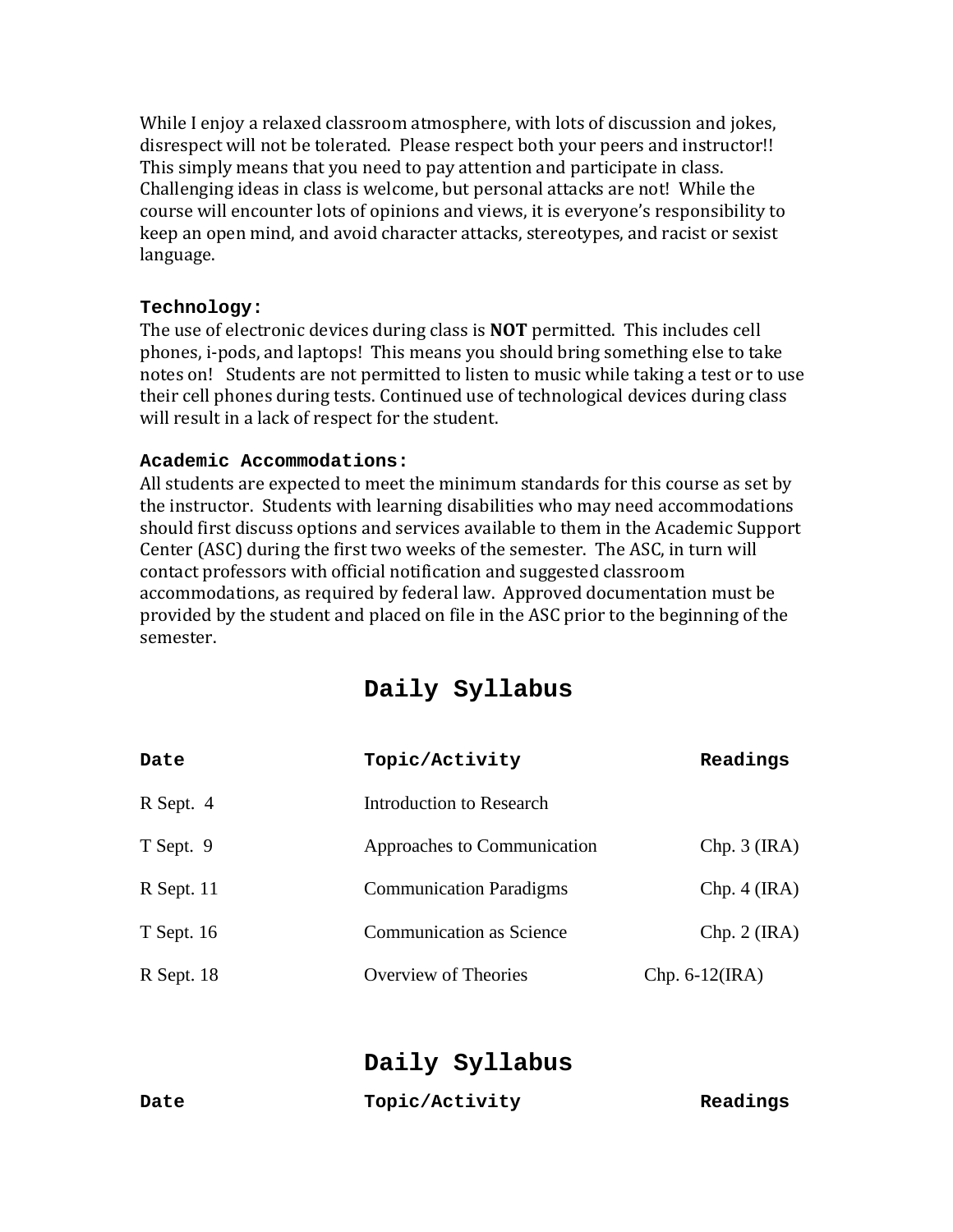| T Sept. 23       | Overview of Theories                                               |                 |
|------------------|--------------------------------------------------------------------|-----------------|
| R Sept. 25       | The Research Process & IRB<br>Theory Summary Due!                  | Chp. $3 & 4(T)$ |
| T Sept. 30       | <b>Theory in a Nut Shell Presentations</b>                         |                 |
| R Oct. 2         | <b>Theory in a Nut Shell Presentations</b>                         |                 |
| T Oct. 7         | <b>Theory in a Nut Shell Presentations</b>                         |                 |
| R Oct. 9         | Qualitative vs. Quantitative                                       |                 |
| T Oct. 14        | Exam 1                                                             |                 |
| R Oct. 16        | Measurement                                                        | Chp. $5(T)$     |
| T Oct. 21        | Measurement & Variables                                            |                 |
| R Oct. 23        | <b>Hypothesis Construction</b>                                     | Chp. $2(T)$     |
| T Oct. 28        | Sampling                                                           | Chp. $8(T)$     |
| R Oct. 30        | <b>Survey Construction</b>                                         | Chp. 9(T)       |
| T Nov. 4         | <b>Descriptive Statistics</b>                                      | Chp. $6(T)$     |
| R Nov. 6         | <b>Descriptive Statistics</b>                                      |                 |
| <b>T</b> Nov. 11 | Exam 2                                                             |                 |
| R Nov. 13        | SPSS LAB – Meet in Computer Lab<br><b>Survey Construction Due!</b> |                 |
| <b>T</b> Nov. 18 | <b>Quantitative Analysis</b>                                       | Chp. $7(T)$     |
| R Nov. 20        | <b>Content Analysis</b>                                            |                 |
| T Nov. 25        | <b>Content Analysis</b>                                            |                 |
| R Nov. 27        | Happy Thanksgiving – No Class                                      |                 |
|                  | Daily Syllabus                                                     |                 |
| Date             | Topic/Activity                                                     | Readings        |